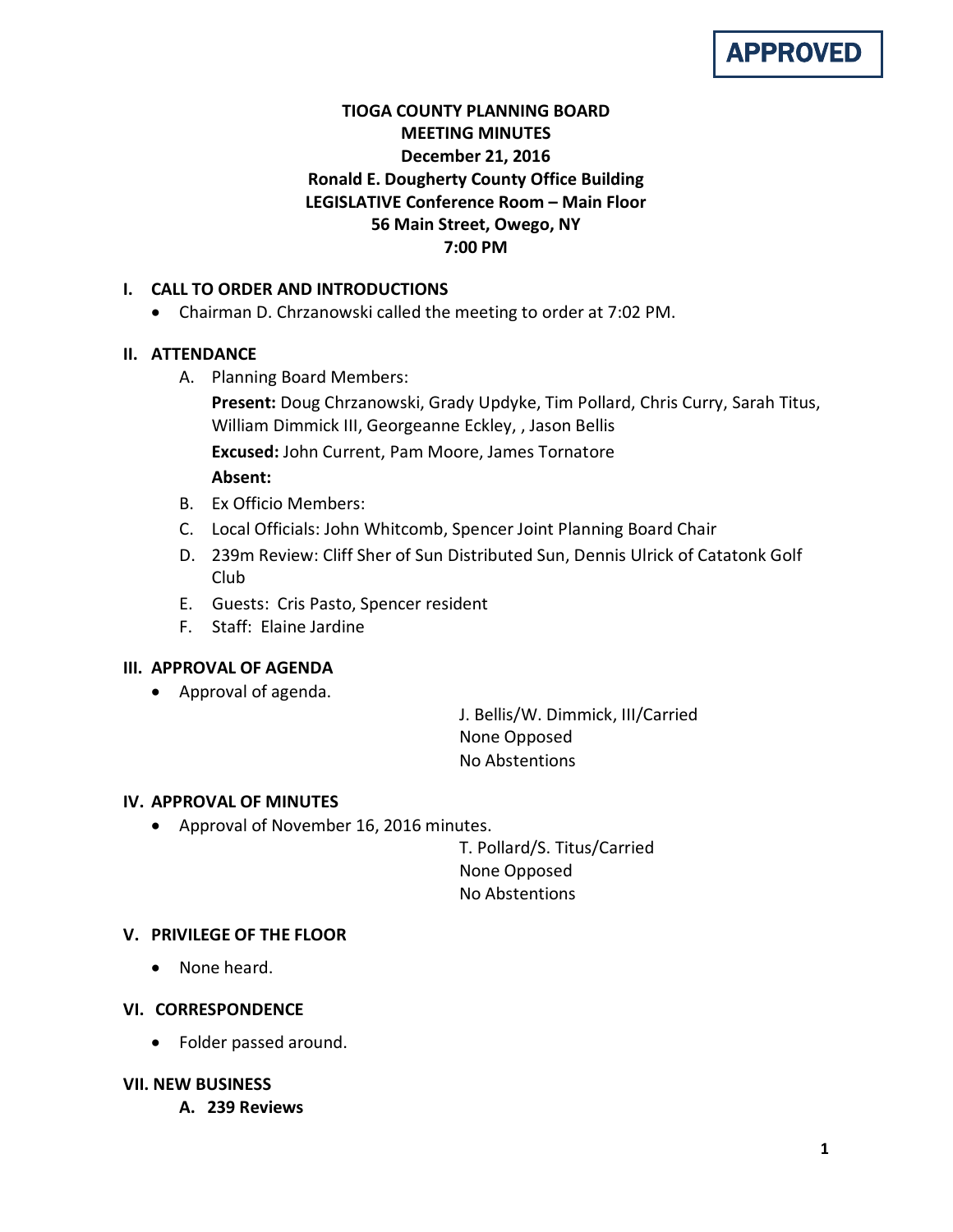

## **1. County Case 2016-033: Village of Waverly, Site Plan Review, Granite Works, LLC**

Granite Works is requesting site plan review for the addition of a 9,600 square foot warehouse on the west side of their existing production building. The facility is located on the corner of William Donnelly Parkway and State Route 17C. The proposed warehouse will not be heated, but will protect the granite and stone slab inventory from outside weather and elements. The building will also include a new loading dock which will improve truck unloading on site. The applicant has just purchased the property immediately adjacent to the west to accommodate truck traffic circulation to the west end of the proposed warehouse.

Applicant states there will be no additional employees, no change in hours of operation, and no added truck traffic associated with this facility improvement project.

The facility/project location is within NY SHPO's Archaeological Sensitive Area. The applicant has consulted with SHPO and received a "No Impact" letter. While this project is not subject Phase II Stormwater Regulations since only 0.3 acres will be disturbed during construction, the applicant states they will be installing two drywells on the property to contain runoff / stormwater from building roof leaders and the existing parking lot.

The neighborhood contains a mix of industrial and commercial uses nearby. Staff recommends approval of the site plan review with the conditions that NYS DOT Region 9 Site Plan Review Committee reviews and provides comment on the proposal and that the applicant and the Village of Waverly Planning Board come to a mutual agreement on parking spaces.

**Q. C. Curry**- Will trucks enter from East Chemung Street? **A. E. Jardine** – Yes, the reason the applicant purchase that western parcel which provided the room needed for more efficient and safe truck traffic and loading.

**Motion to recommend approval of the site plan review with stated conditions:**

|            | W. Dimmick, III/J. Bellis/Carried |
|------------|-----------------------------------|
| <b>Yes</b> | 8                                 |
| No         | ŋ                                 |
| Abstention | n                                 |

## **2. County Case 2016-034: Town of Spencer, Site Plan Review, SUN8 PDC, LLC**

The applicant is proposing to develop, construct and operate a solar photovoltaic system consisting of six 2MWac and one 1MWac arrays for community distributed generation. The project encompasses leases on four parcels that total 252.5 acres. Each array site will require a 15'x20' concrete pad for electrical connection equipment, internal roads, an eight-foot chain link surrounding the array structures, as well as internal and access roads. Construction is expected to start in April 2017.

All seven arrays are located outside of FEMA's Special Flood Hazard Area, as well as out of NY SHPO's Archeologic Sensitive Area. While the EAF Mapper shows no threatened or endangered species and shows no mapped wetlands, there are often times unmapped wetlands that exist.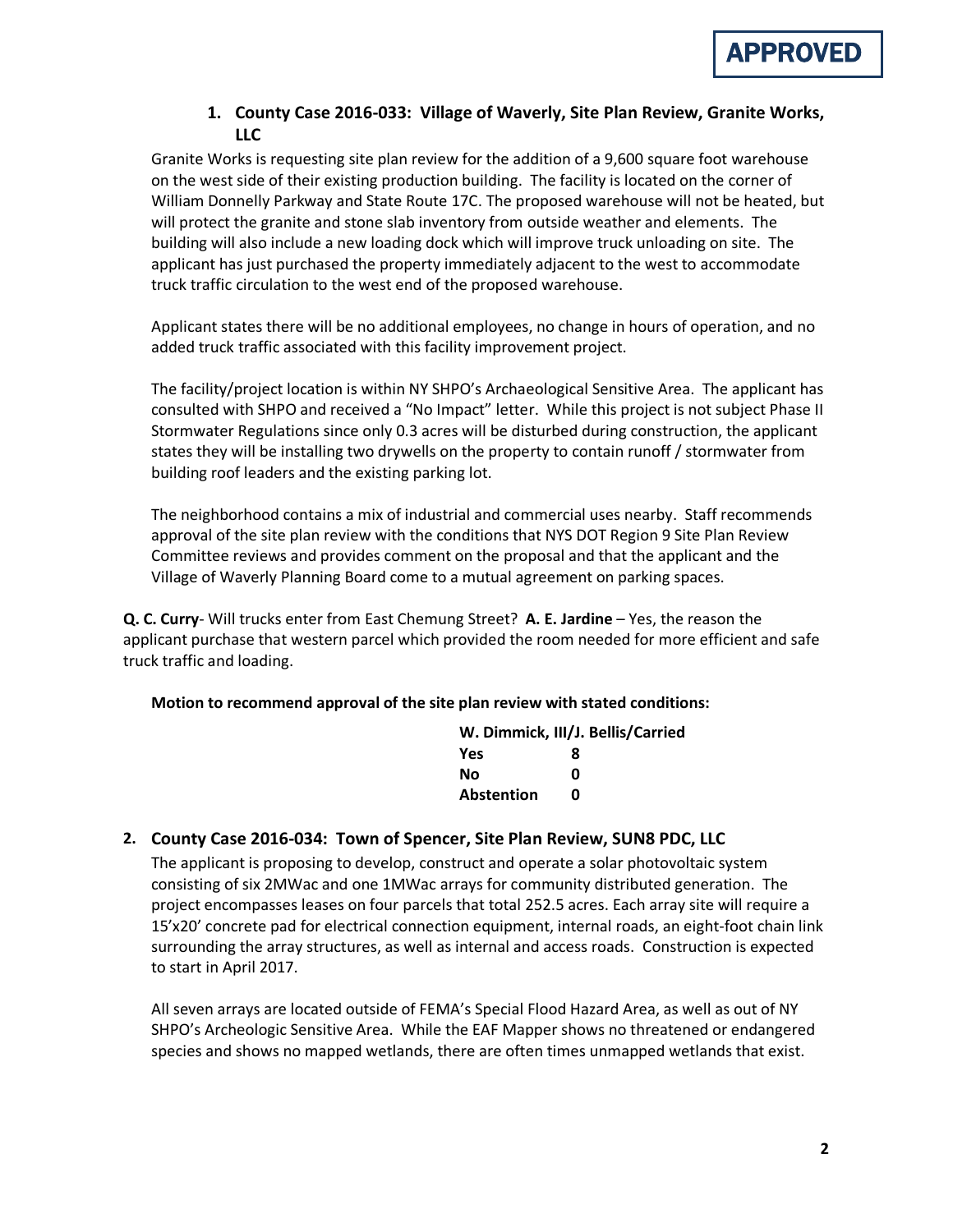

Electric power generation from the solar panels will be connected to the local NYSEG utility grid. Participating Spencer residents will benefit by having SUN8 supply their electricity at a reduced rate.

These arrays should not be visible from the road or homes along the road because they are in isolated locations way up on hillsides.

Staff recommends approval of the site plan review with the conditions that the proposal is sent to the NYS DOT Region 9 Site Plan Review Committee for the review and comment and that the applicant conducts wetlands investigations on all four array sites for potential Army Corps of Engineers jurisdiction.

**Cliff Sher** of Distributed Sun clarified that while the four parcels total 252 acres, the arrays will take up only about 84 acres of land. And vegetation will be managed by sheep via a local farmer.

**Q. D. Chrzanowski**- Will the SWPPP address the deforestation of about 30 acres? **A. E. Jardine** – Yes, it should. **D. Chrzanowski** – Does the current electricity line have capacity? **C. Sher** – Yes but it NYSEG needs to make some time fluctuation upgrades.

**Q. T. Pollard**- How does the Spencer Planning Board feel about this project? **A. J. Whitcomb** – We see no issues with it. We held a public hearing on it last night, which was tabled until a future date as a precautionary measure. Only neighbors had questions.

## **Motion to recommend approval of the site plan review with stated conditions:**

| J. Bellis/S. Titus/Carried |   |
|----------------------------|---|
| <b>Yes</b>                 | я |
| Nο                         | ŋ |
| Abstention                 | n |

# **3. County Case 2016-035: Town of Candor, Site Plan Review, Catatonk Golf Club**

The applicant is proposing to install a 5,000 square foot seasonal (May – October) aluminum and glass event structure, plus another 3,000 square feet of decking, to add wedding and other banquet event services to his current golf course facility. The proposed new event facility will also include an adjacent grass amphitheater and a spot for portable restrooms. The applicant will connect to the existing private water well to provide water to the new event facility. The applicant has developed a drainage plan, but not an official SWPPP. This event center will take up 1.2 acres of the 320-acre golf course property.

Current hours of operation are daily from 7AM to 11PM. Applicant states that the new event center will operate within those current hours, with most events occurring Friday, Saturday and Sunday. Currently the golf course has 10 employees, and will add an average of six employees for each event based on need. Applicant estimates up to 75 vehicles per event.

Staff recommends approval of the site plan review with the conditions that the proposal is sent to the NYS DOT Region 9 Site Plan Review Committee for the review and comment.

**Q. S. Titus**- Are you planning this project due to the closure of Vestal Hills CC? **A. D. Ulrick** – No, I have been planning this since 1999. Then I was ready in 2008, but the recession hit. Now I am ready.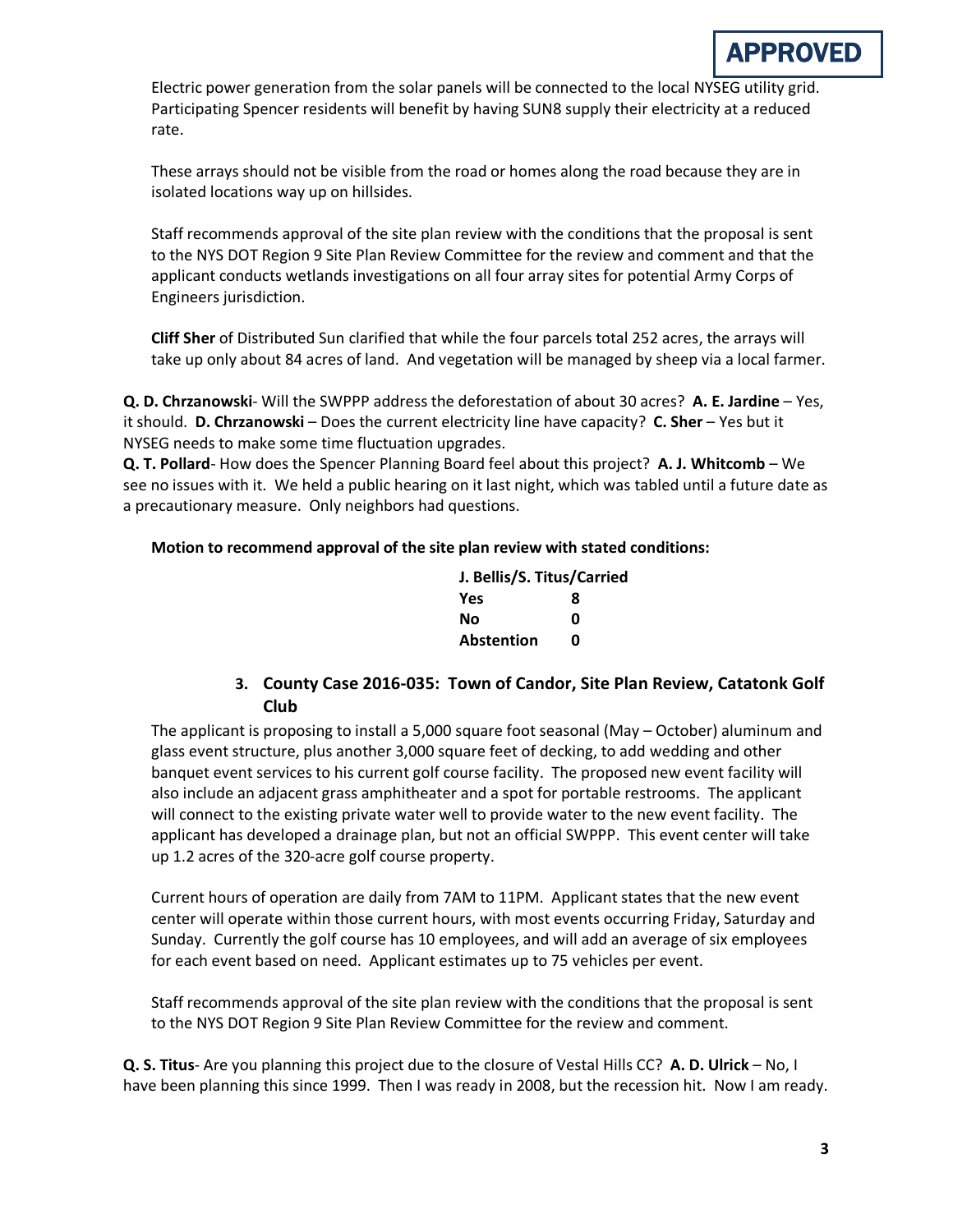

**Q. C. Curry**- How do you plan to bring power to the event facility? **A. D. Ulrick** – Will bring a line up from my father's house down the hill. Also, some caterers have their own electrical equipment. **Q. T. Pollard**- Will a SWPPP approval be tricky due to the proximity of the creek? **A. D. Ulrick** – I have consulted with Stan Winnick, DEC Enforcement Officer, who has visited the site, who said everything looks good because drainage, most of which will be going down to the pond, will not be changing. J. Bellis then stated that because more than an acre of land is being disturbed, a SWPPP is required to be developed by a professional engineer and submitted to NYS DEC for their review and approval. He requested that this condition be added to the Approval statement.

**D. Chrzanowski** commented that if plans are to have up to 500 people at an event, as stated in the applicant's narrative, this might trigger the Town of Candor's mass gathering law and a permit may be required.

**Motion to recommend approval of the site plan review with the added condition of requirement of SWPPP to be developed and submitted to NYS DEC Region 7 for their review and approval:**

| J. Bellis/T. Pollard/Carried |   |
|------------------------------|---|
| Yes                          | 8 |
| No                           | ŋ |
| <b>Abstention</b>            | n |

# **4. County Case 2016-036: Town of Candor, Site Plan Review Amendment Local Law**

The Candor Town Board and Planning Board have worked together to streamline local land use laws that require local approvals. Topical land use regulations – telecommunications, adult entertainment, and solar have been incorporated into the updated Site Plan Review law. The Town Board has also created a Board of Appeals to hear project cases where dimensional requirements laid out in these laws are not met. Therefore, an Appeals section has been added to this law.

Staff recommends approval of the site plan review amendment local law.

**Q. T. Pollard**- Will this hold up in a court of law? **A. E. Jardine** – Yes, because the Town has created a Board of Appeals by local law that will hear appeals for area (dimensional) variances. Appeals for a substantive complaint will still go directly to NYS Supreme Court.

## **Motion to recommend approval of the site plan review amendment local law:**

| C. Curry/J. Bellis/Carried |   |
|----------------------------|---|
| <b>Yes</b>                 | 8 |
| Nο                         | ŋ |
| <b>Abstention</b>          | n |

# **5. County Case 2016-037: Town of Owego, Site Plan Review, Upstate Shredding, LLC**

The applicant has determined that locating the metal separator on the Upstate Shredding property at Tioga Industrial Park is more compatible than on State Route 434. The new media separator building will be 11,777 square feet, located right next to other separator buildings. The purpose is to reclaim mixed metals by separating them into individual metal streams (aluminum, copper, zinc, etc.) via magnets. There will be no processing on site so there will be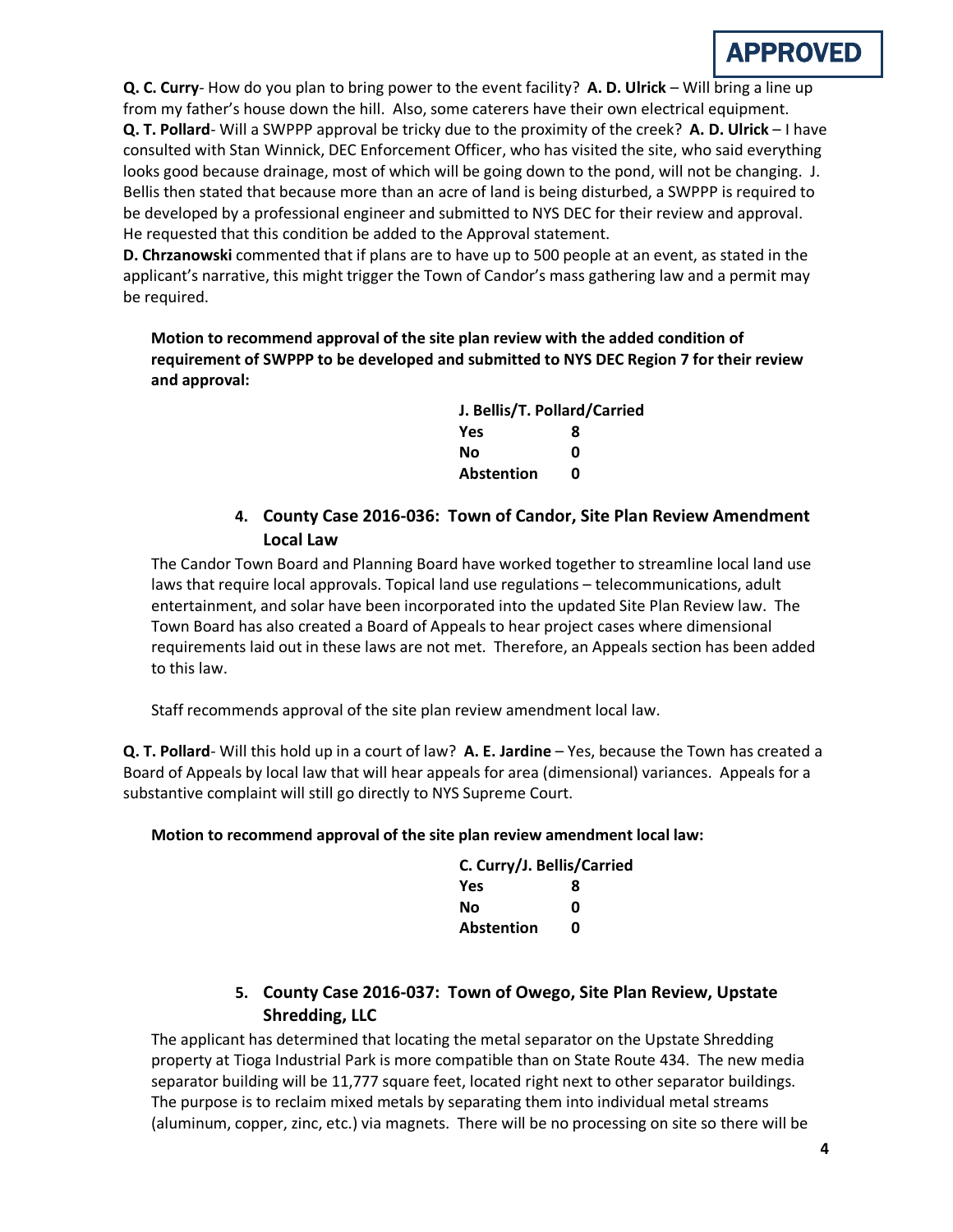

no by-product or fluff created. The exterior of the building will look similar to other buildings on the campus.

Hours of operation will be from 6:00AM to 9:00PM. There is expected to be 24 jobs created, working over two shifts. Truck traffic generation is estimated at 5 – 10 trips per day maximum. Staff recommends approval of the site plan review amendment local law.

#### **Motion to recommend approval of the site plan review:**

| D. Chrzanowksi/W. Dimmick, III/Carried |   |  |
|----------------------------------------|---|--|
| Yes                                    | 8 |  |
| Nο                                     | n |  |
| <b>Abstention</b>                      | n |  |

## **VIII. REPORTS**

- A. Local Bits and Pieces
	- 1. Town of Candor J. Bellis
		- No report.

## **2. Town of Nichols** – P. Moore

• Not in attendance.

## **3. Town of Berkshire - T. Pollard**

• Planning Board got a tour of Tioga Hardwoods.

## **4. Town of Tioga –** D. Chrzanowski

• No report.

## **5. Village of Waverly** – W. Dimmick III

- Dan Leary is not running again for Mayor. Pat Ayers is the candidate.
- Rick Gorman is the candidate for Village Justice.

## **6. Village of Owego** – G. Eckley

• No report.

## **7. Town of Newark Valley** – **S. Titus**

• Town Supervisor has promised to secure a fifth member for the Planning Board so Comprehensive Plan update can be finished.

## **8. Village of Newark Valley – J. Tornatore**

- Not in attendance.
- **9. Town of Owego** J. Current
	- No report.
- **10. Town of Barton** G. Updyke
	- No report.